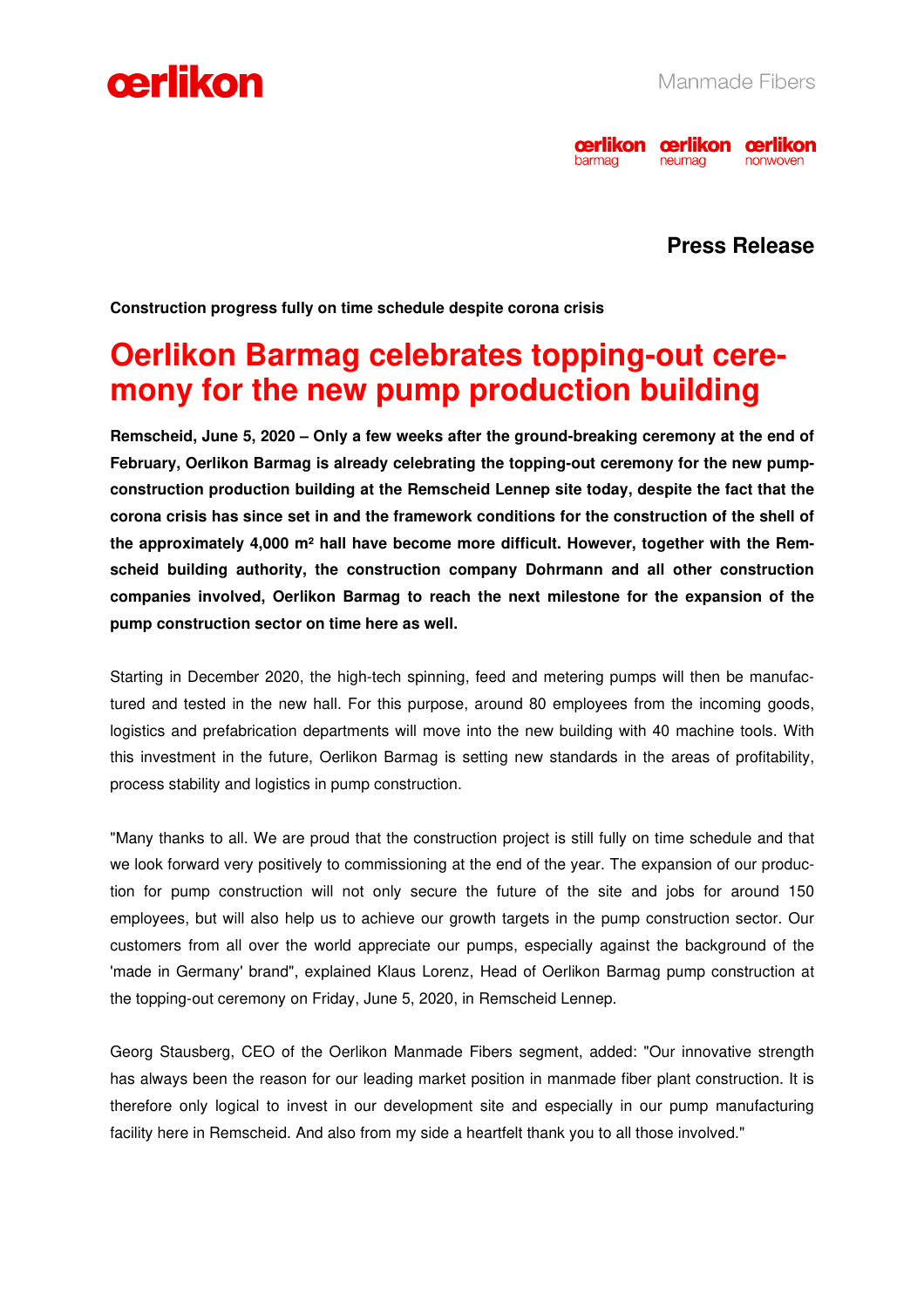

Oerlikon Barmag will be celebrating its 100th anniversary in 2022. Pump Construction – practically the core of the former Barmag AG – was involved from the very start and has been all about superlative innovative strength and state-of-the-art manufacturing methods in conjunction with a stringent quality philosophy ever since. Oerlikon Barmag manufactures precision gear metering pumps for textile and non-textile applications. The smallest pumps weigh 400 grams, precisely conveying 0.015 cm3/rev, while the largest come in at four tons and are capable of conveying 12.8 liters of liquids per revolution. Textile spinning pumps provide highly-accurate metering of the melt in manmade fiber systems for manufacturing continuous filaments. Non-textile pumps are predominantly deployed in the manufacture of films, in the metering of paints, in the mixing of chemical liquids, in the application of hot-melt adhesives as well as in the processing of silicones, resins and polyurethanes. All manufacturing processes are carried out at the Remscheid site: turning, drilling, milling, grinding, lapping and toothing.

#### 3,447 characters including spaces



**Caption:** In keeping with tradition, the foreman also performed the topping-out ceremony for Oerlikon Barmag's new pump manufacturing building: Michael Wypior toasted together with the construction workers, guests and Oerlikon Barmag management.



**Caption:** A strong team – the construction workers at the topping-out ceremony of the new production building of Oerlikon Barmag pump construction in Remscheid Lennep.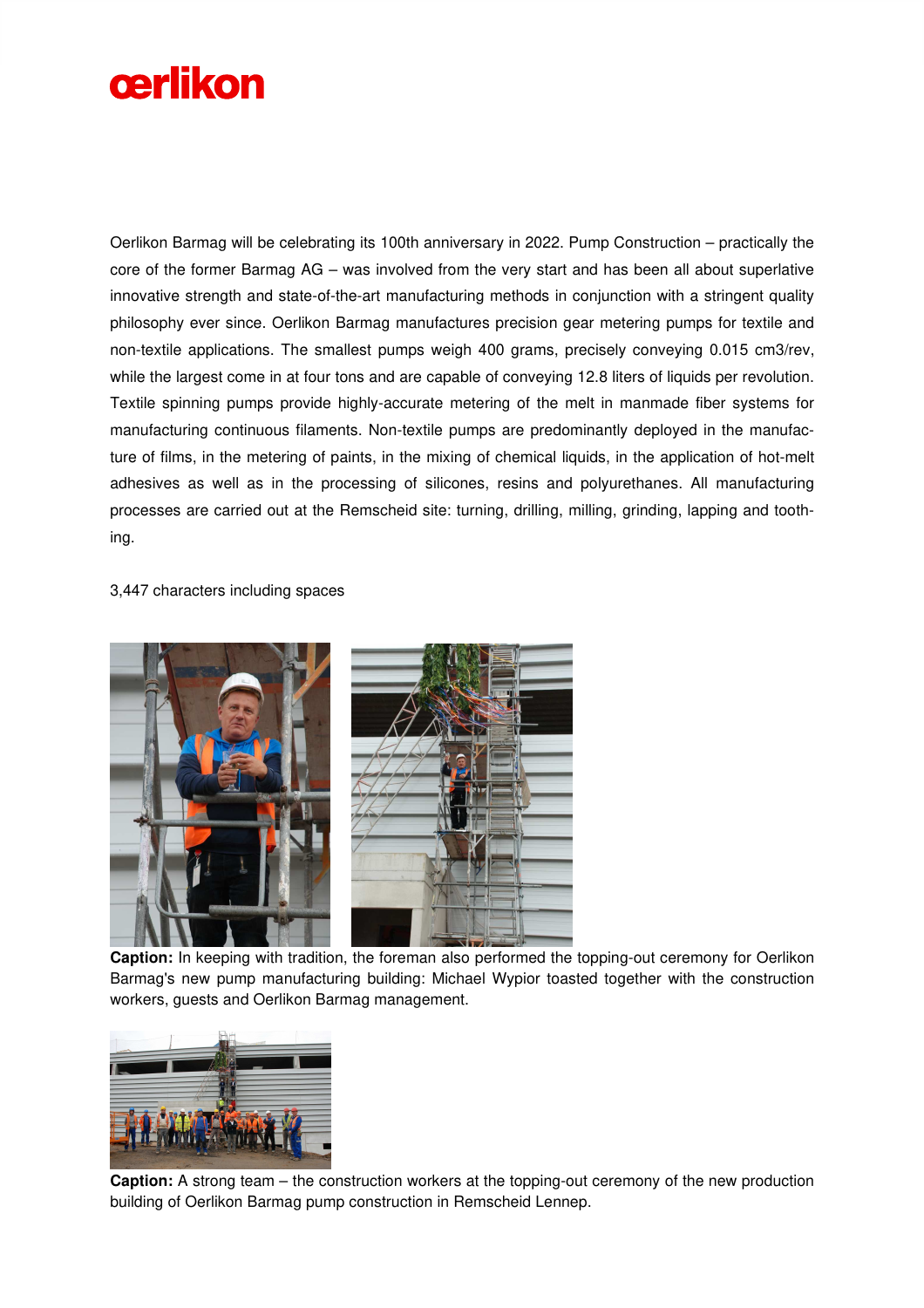



**Caption:** The view from above of the construction site on Leverkuserstrasse in Remscheid Lennep – the new pump manufacturing production building of Oerlikon Barmag.



**Caption:** Exterior view of the new Oerlikon Barmag production building on Leverkuserstrasse in Remscheid Lennep.



**Caption:** Groundbreaking ceremony at Oerlikon Barmag in Remscheid Lennep on February 25, 2020: Head of Real Estate Real Estate Nina Krüger, CEO Georg Stausberg, Mayor Burkhard Mast-Weisz, CFO Ralf Schilken as well as the Head of HR and Management Board Member Uwe Model (from left to right).

#### **For further information:**

André Wissenberg Marketing, Corporate Communications & Public Affairs Tel. +49 2191 67 2331 Fax +49 2191 67 1313 andre.wissenberg@oerlikon.com

### **About Oerlikon**